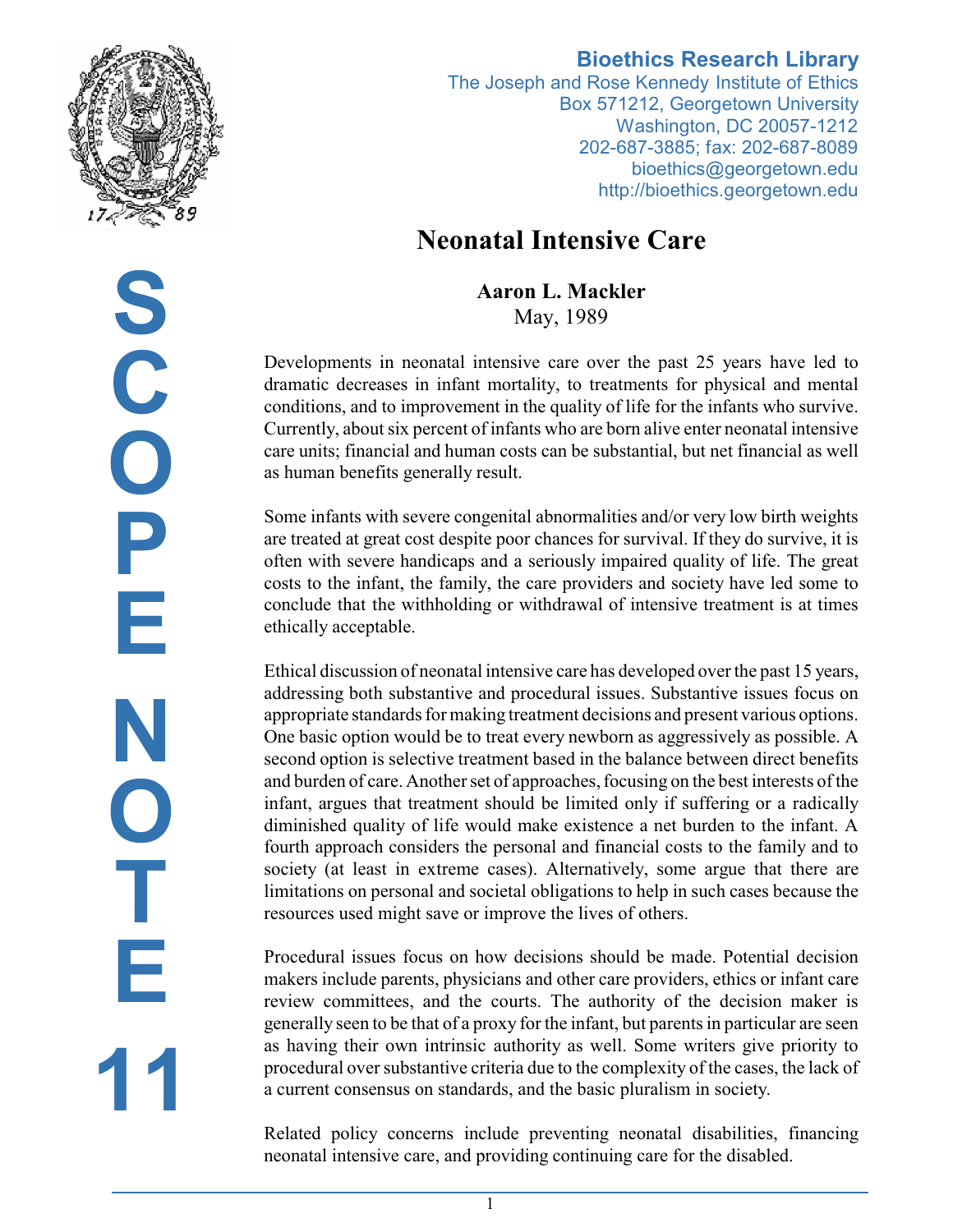This Scope Note focuses on neonatal intensive care (NIC), though many of the concerns expressed about severely handicapped infants are shared across a spectrum of decisions to withhold or withdraw treatment. In order to provide a fuller understanding of the issues involved in the discussion of the treatment of handicapped newborns, I have included literature of historic significance from the 1970s together with more recent material. Section I presents regulations and committee statements; Section II includes books about NIC, generally in the context of selective nontreatment, and is intended to be fairly comprehensive; Section III has essays and articles selected for: A. Ethical Issues in Neonatal Intensive Care, B. Discussions of Newborn Treatment in General, C. Legal Considerations, and D. Suggested Additional Readings. Court cases (which generally concern decisions about surgery) and newspaper articles are not included.

# **I. Regulations and Committee Statements**

U.S. President's Commission for the Study of Ethical Problems in Medicine and Biomedical and Behavioral Research, **Seriously Ill Newborns**. *In its:* **DECIDING TO FOREGO LIFE- SUS-TAINING TREATMENT: A REPORT ON THE ETHICAL, MEDICAL, AND LEGAL ISSUES IN TREATMENT DECISIONS**. Washington, U.S. Government Printing Office, 1983, pp. 197-229.

The development of newborn care is surveyed, with attention to infants "at risk," neonatal intensive care, and post-hospital needs. The current practice of decision making by parents and physicians is generally satisfactory, but problems involving communication, understanding and informed approval may arise. Decisions should be made on the basis of the best interests of the infant, with treatment provided unless handicaps are so severe that continued existence would not be beneficial from the infant's own perspective. Parents would normally make decisions, with internal institutional review. Long-term implications for society include the obligation to provide continuing care thatmakes a meaningful life possible.

#### U.S., **CHILD ABUSE AMENDMENTS OF 1984**, Public Law 98-457.

The law says that "medical neglect" is a category of child abuse, and agencies and courts should prevent "the withholding of medically indicated treatment from disabled infants with life-threatening conditions." Exceptions may be made if the infant is irreversibly comatose, treatment would "merely prolong dying" or be otherwise futile, or would be "virtually futile" and "inhumane."

U.S., Dept. of Health and Human Services, Office of Human Development Services. **45 CFR Part 1340, Child Abuse and Neglect Prevention and Treatment Program; Final Rule**. *Federal Register* 50(72): 14878-14892,15 April 1985.

This is the final rule associated with Public Law 98-457 (above), and includes an appendix, with an extensive discussion of the formulation of the rule and public comments. "Medically indicated treatment" is that which in the physician's "reasonable medical judgment will be most likely to be effective in ameliorating or correcting all" life-threatening conditions. The rule states that nutrition, hydration, and medication must never be withheld.

U.S., Dept. of Health and Human Services, Office of Human Development Services. **Services and Treatment for Disabled Infants; Model Guidelines for Health Care Providers to Establish Infant Care Review Committees; Notice**. *Federal Register* 50(72): 14893-14901, 15 April 1985.

In the guidelines, hospitals are encouraged to establish committees to educate hospital personnel and families, recommend policies, offer counsel and review on cases, and improve coordinationwith state child protective services. Cases involving disagreements, or considering the withdrawal of treatment, should be reviewed prospectively.

American Medical Association, Council on Ethical and Judicial Affairs. **CURRENT OPINIONS OF THE COUNCIL ON ETHICAL AND JUDICIAL AFFAIRS OF THE AMERICAN MEDICAL ASSOCIATION**. Chicago: American Med-ical Association, 1986. Sections 2: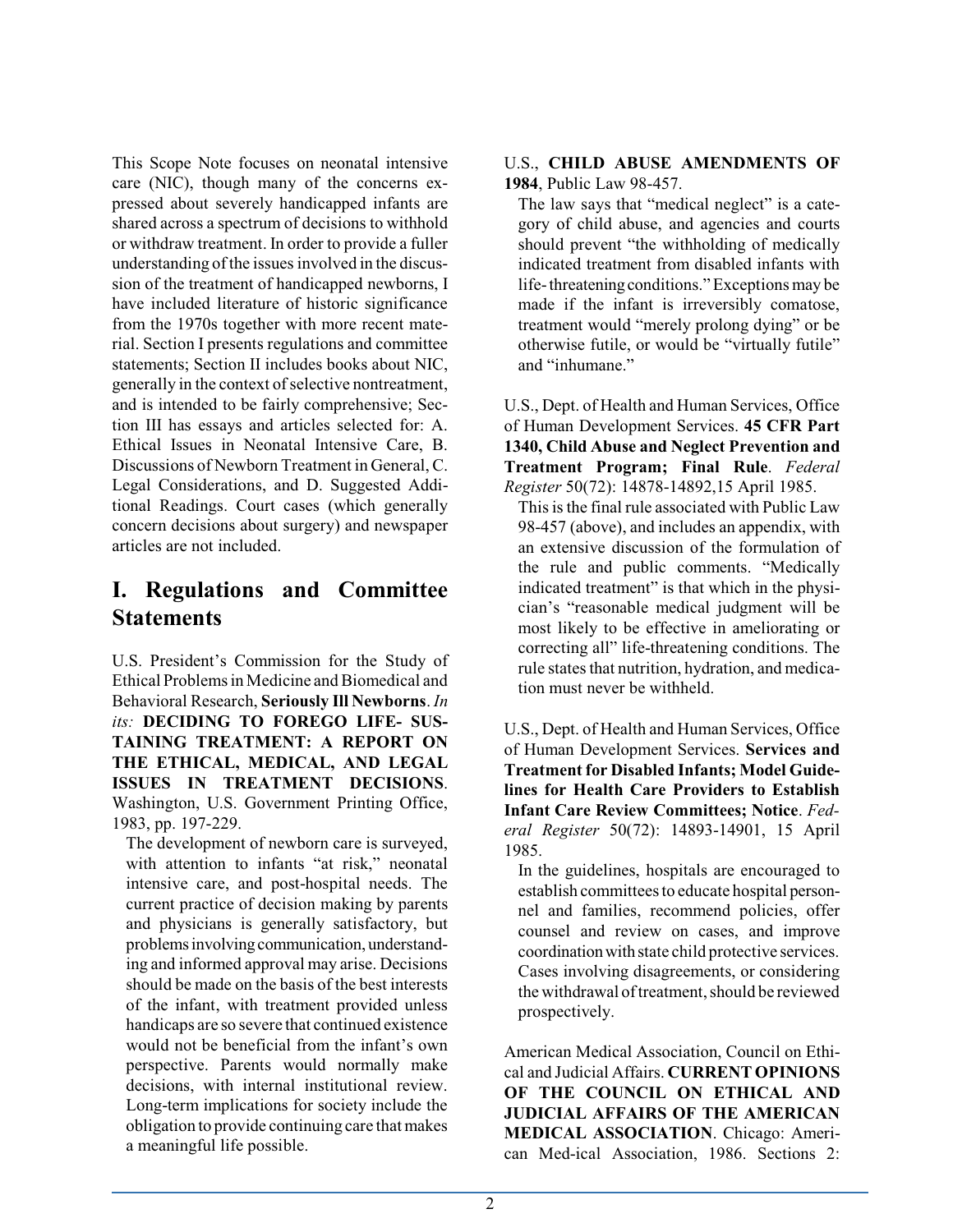#### 16-19.

The Council states that when treatment decisions concern the "seriously deformed newborn...the primary consideration should be what is best for the individual patient and not the avoidance of a burden to family or to society." Quality of life should be considered, though "life should be cherished despite disabilities and handicaps, except where the prolongation would be inhumane and unconscionable." The opinion says that the choice of the family is normally decisive.

American Academy of Pediatrics, Committee on Bioethics. **Treatment of Critically Ill New-**

**borns**. *Pediatrics* 72(4): 565-566, October 1983. The Committee notes that cases involving imminent death or absolute impairment are tragic but not controversial. In general, the pediatrician's primary obligation is to the child, whose "best interests" are decisive; family concerns are weighed if the infant's prospects are "for a life dominated by suffering." The report states that parents should be involved in the decision, as should medical, legal, ethical and social experts, and institutional ethics committees.

American Academy of Pediatrics, Infant Bioethics Task Force and Consultants. **Guidelines for Infant Bioethics Committees**. *Pediatrics* 74(2): 306-310, August 1984.

The Task Force suggests that functions of hospital-based infant bioethics committees include education, policy development, prospective review and consultation, and retrospective review. Guidelines are offered for committee structure and procedural matters.

Hastings Center Research Project on the Care of Imperiled Newborns. **Imperiled Newborns**. *Hastings Center Report* 17(6): 5-32, December 1987.

This work discusses the history of neonatal intensive care, including standards of judgment, decision making, forgoing treatment, and the role of the family and society. It encourages an individualized approach in the "best interest of the child," though this may be superseded in exceptional cases in which relational potential is minimal. Greater attention should be given to decisions after the newborn period, particularly to society's role in providing care and support.

# **II. Books**

Frohock, Fred M., **SPECIAL CARE: MEDI-CAL DECISIONS AT THE BEGINNING OF LIFE**. Chicago: University of Chicago Press, 1986. 263 p.

A political scientist reports on life in a newborn intensive care unit (NICU), and argues that decisions about treatment should be made through negotiation between parents and physicians, with concern for the prevention of harm rather than with rights.

Guillemin, Jeanne Harley and Holmstrom, Lynda Lytle, **MIXED BLESSINGS: INTENSIVE CARE FOR NEWBORNS**. New York: Oxford University Press, 1986. 317 p.

Based on eight months' experience in an NICU, the authors describe the sociology of the unit. Sections of the book are devoted to professional roles and responsibility, clinical decisions and the patient's career, family, and the national/ international context. The authors advocate better coordinated policies, broaderinvolvement in decisions and a concern with the newborn's well-being rather than with organizational efficiency and medical progress.

Gustaitis, Rasa and Young, Ernlé W.D., **A TIME TO BE BORN, A TIME TO DIE: CONFLICTS AND ETHICS IN AN INTEN-SIVE CARE NURSERY**. Reading,MA:Addison Wesley, 1986. 267 p.

A journalist and a chaplain/ethicist write about their experience with NICU cases at Stanford, and recommend an inclusive perspective for decision making, balancing the right to life with other rights including the right to die, and consideration of the needs of the family and necessary continuing care.

Harris, Chandice C. and Snowden, Fraser, eds., **BIOETHICALFRONTIERS IN PERINATAL INTENSIVE CARE**. Natchitoches, LA: Northwestern State University Press, 1985. 131 p.

These published proceedings of a 1984 conference offer philosophical, anthropological, theological and legal perspectives.

Horan, Denis J. and Delahoyde, Melinda, eds.,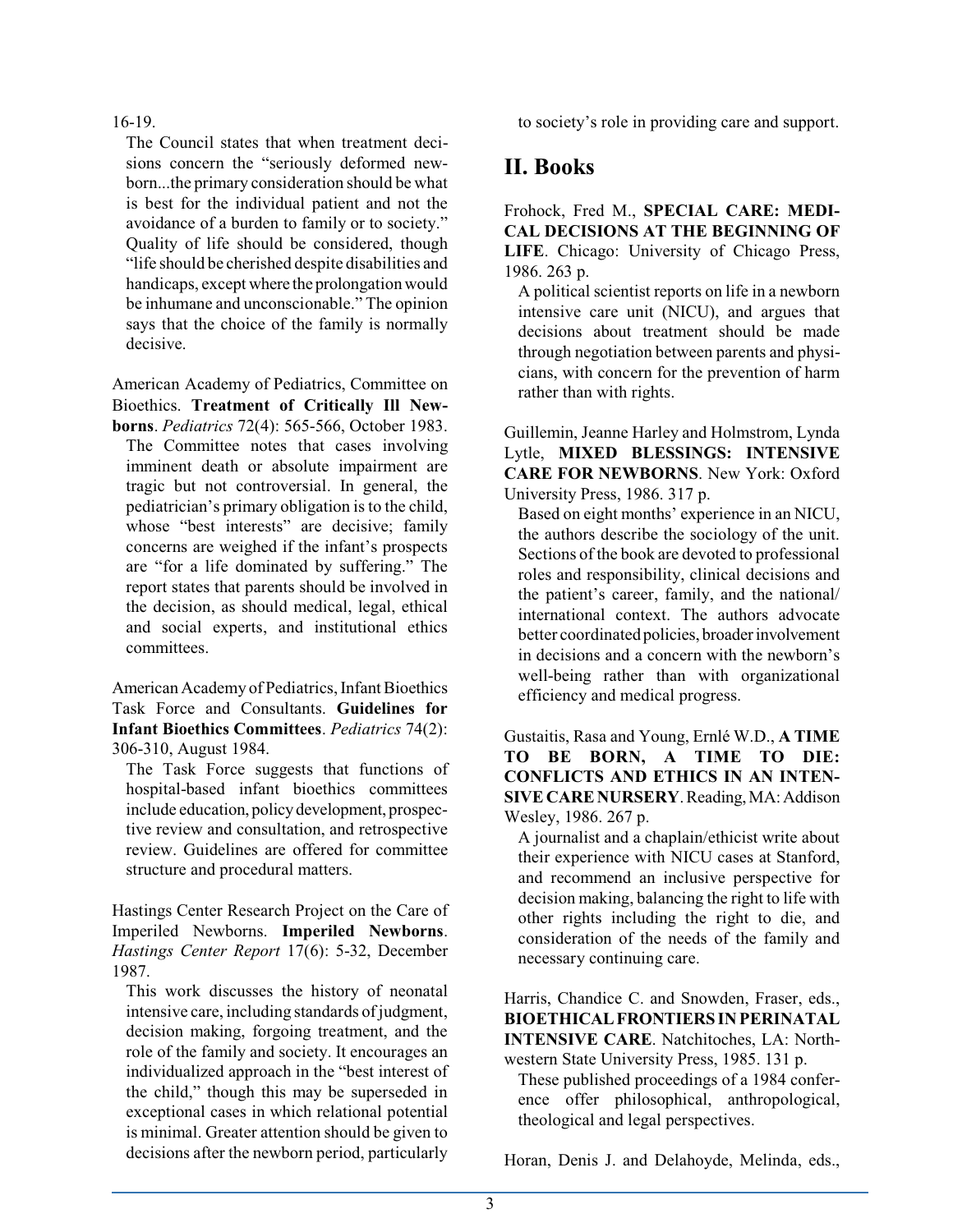#### **INFANTICIDE AND THE HANDICAPPED**

**NEWBORN**.Provo,UT:BrighamYoungUniversity Press, 1982. 127 p.

The book presents papers on medical, legal, and ethical issues related to non-treatment, and generally offers information and arguments to support aggressive treatment.

Jonsen, Albert R. and Garland, Michael J., eds. **ETHICS OF NEWBORN INTENSIVE CARE**. Berkeley. University of California, Institute of Government Studies, 1976. 193 p.

Papers from the landmark Sonoma Conference provide interdisciplinary perspectives on such NIC topics as clinical reality, social context, and policy questions; a survey of participants' attitudes is included.

Kuhse, Helga and Singer, Peter, **SHOULD THE BABY LIVE? THE PROBLEM OF HANDI-CAPPED INFANTS**.New York: Oxford University Press, 1985. 228 p.

Case descriptions and arguments are offered to support the active killing of some newborns with severe disabilities, if limited to infants without self-awareness and in accord with parental consent. The authors say that interests of the family, the "next child" and society must be considered.

Magnet, Joseph Eliot and Kluge, Eike-Henner W., **WITHHOLDING TREATMENT FROM DE-FECTIVE NEWBORN CHILDREN**. Cowansville, Quebec: Brown Legal Publications, 1985. 306 p.

Canadian NIC practice and related legal issues are described, and the acceptance of selective passive euthanasia is noted. Parents should make decisions, following objective standards. Active euthanasia, at parental request with internal committee review, would be appropriate in many cases.

McMillan, Richard C.; Engelhardt, H. Tristram; and Spicker, Stuart F., eds. **EUTHANASIA AND THE NEWBORN: CONFLICTS REGARD-ING SAVING LIVES**. Boston: D. Reidel, 1987. 313 p.

Included in this collection are essays on the historical background and current policy regarding defective neonates, proposals for changes in public policy, and a discussion of religious and moral values in the context of tragic choices.

Murray, Thomas H. and Caplan, Arthur L., eds. **WHICH BABIES SHALL LIVE? HUMANIS-TIC DIMENSIONS OF THE CARE OF IM-PERILED NEWBORNS**. Clifton, NJ: Humana Press, 1985. 223 p.

The authors present perspectives from the humanities on attitudes to those "less than" normal, and cover topics such as the child, its suffering and respect for the "abnormal."

#### Shelp, Earl E., **BORN TO DIE? DECIDING THE FATE OF CRITICALLY ILL NEW-BORNS**. New York: Free Press, 1986. 250 p.

Focusing on the parent-child relationship, Shelp supports the view that parent decisions based on beneficence and justice should generally be decisive, in light of society's pluralism. Noting that infants are persons only in a social sense, and not in a strict sense, the author goes on to argue that an active, merciful death could be an acceptable choice.

Sparks, Richard Craig, THE ETHICAL CRITE-**RIA INVOLVED IN DECISIONS TO AC-CEPT OR FOREGO TREATMENT OF HANDICAPPED NEWBORNS**. Ann Arbor: UniversityMicrofilms International, 1985. (Ph.D. diss., Catholic University of American, 1985.) 498 p.

Four approaches to NIC decisions are examined here: medical indications, the ordinary/extraordinarymeans distinction, the projected quality of the patient's life, and a socially weighted benefit/burden calculus. The author advocates a criterion of the "patient's best interest, holistically viewed."

Stinson, Robert and Stinson, Peggy, **THE LONG DYING OF BABY ANDREW**. Boston: Little, Brown, 1983. 375p.

In this chronological account of their son's seven-month life, the parents bitterly criticize poor communications and the making of decisions for heroic treatment against their wishes.

Swinyard, Chester, A., ed., **DECISION MAK-ING AND THE DEFECTIVE NEW BORN: PROCEEDINGS OF A CONFERENCE ON SPINA BIFIDA AND ETHICS**. Springfield, IL: Charles C. Thomas, 1978. 649 p.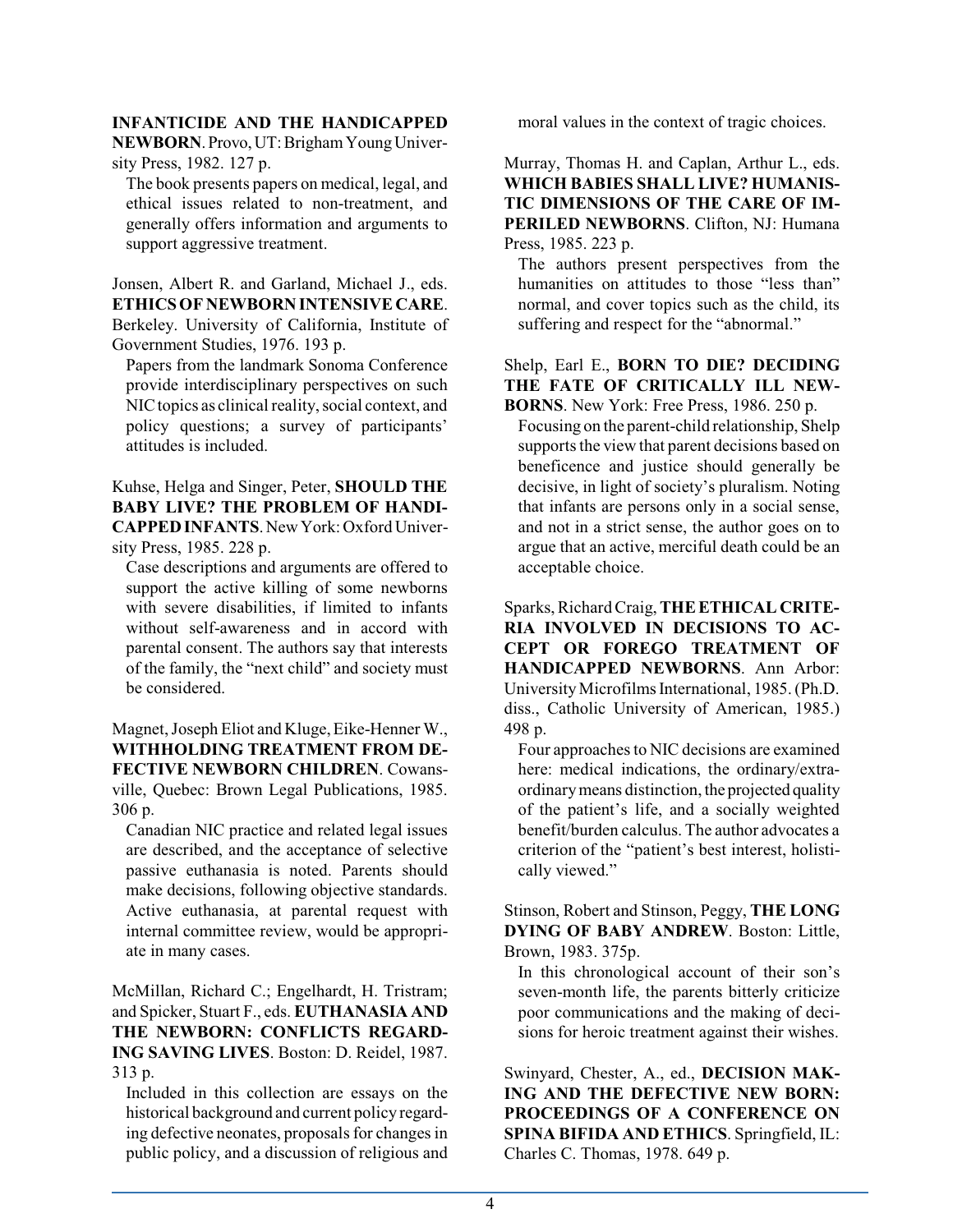The collected proceedings of a conference on spina bifida and ethics offers 27 papers on the medical background, decision making, attitudes toward the newborn, legal and ethical considerations, and proxy consent.

U.S. Congress. Office of Technology Assessment. **THE IMPLICATIONS OF COST-EFFEC-TIVENESS ANALYSIS OF MEDICAL TECHNOLOGY; CASE STUDY #10: THE COSTS AND EFFECTIVENESS OF NEONA-TAL INTENSIVE CARE**. Washington: U.S. Government Printing Office, 1981. 51 p.

Needs, supply, utilization, costs, and reimbursement are surveyed in this work. NIC evaluation indicates that newborn survival increases and handicaps generally decrease, though more marginal infants survive. The report calls attention to the larger issues which include reducing premature births and risk, and goes on to say that NIC cutbacks would disproportionately affect newborns of lower socioeconomic status.

#### Voigtlander, Bonnie D., **AN ETHICAL THE-ORY FOR MEDICAL DECISION MAKING WITH SPECIAL REFERENCE TO NEONA-TAL INTENSIVE CARE**. Ann Arbor: University Microfilms, 1979. (Diss., University of Tennessee, Knoxville, 1978.) 186 p.

The author's doctoral dissertation develops "an act utilitarian theory ofright acts combined with a qualitative hedonistic theory of intrinsic good" applied to ethical decision making in the NICU.

#### Weir, Robert F. **SELECTIVE NONTREAT-MENT OF HANDICAPPED NEWBORNS**.

New York: Oxford University Press, 1984. 292 p. Weir carefully presents positions of physicians, lawyers and ethicists concerning the NICU. Relevant ethical and clinical criteria, including viewing neonates as potential persons, support selection by diagnostic category. The author argues that parents should have rebuttable authority as proxy decision makers, with NICU committees playing a crucial role.

# **III. Articles and Essays**

#### **A. Neonatal Intensive Care**

Annas, George J., **Ethics Committees in Neonatal Care: Substantive Protection or Procedural Diversion?** *American Journal of Public Health* 74(8): 843-845, August 1984.

Lawyer Annas writes that individual case adjudication, assuring due process and protection of the patient, is an appropriate role for NIC ethics committees; committee members should not act as experts or policy makers.

Arras, John D. **Toward an Ethic of Ambiguity**. *Hastings Center Report* 14(2): 25-33, April 1984.

The author supports a standard of the infant's best interest, and urges that the perspective should be that of the impaired infant with medical but not social differences considered morally significant. He writes that a supplementary standard of human capacities is required; radically impoverished existence marginally in the infant's interest may not be worth sustaining at great cost.

Baker, Robert, **Ceasing to Save: An Analysis of the Moral Methodology of One NeonatalIntensive Care Unit, With Special Reference to the Killing/ Allowing-Death Controversy**. *In:* **REPORTS OF THE INSTITUTE FELLOWS, 1977-1978**, edited by Thomas K. McElhinney. Philadelphia: Society for Health and Human Values, 1978, pp. 145-180.

The NICU and actions in eight cases are described, and the underlying moral methodologies are analyzed. Distinctions should be made between killing, allowing [preventable] death, and desisting from unsuccessful rescue.

Bogdan, Robert; Brown, Mary Alice; and Foster, Susan B., **Be Honest but Not Cruel: Staff/ Parent Communication on a Neonatal Unit**. *Human Organization* 41(1): 6-16, Spring 1982.

The article points out that the NICU has a complex communication system with many levels and perspectives. Observing that parents undergo a life-changing experience, the authors urge that greater priority be given to full communication between physicians, staff members and the parents.

Childress, James. F., **Protecting Handicapped Newborns: Who's In Charge and Who Pays?**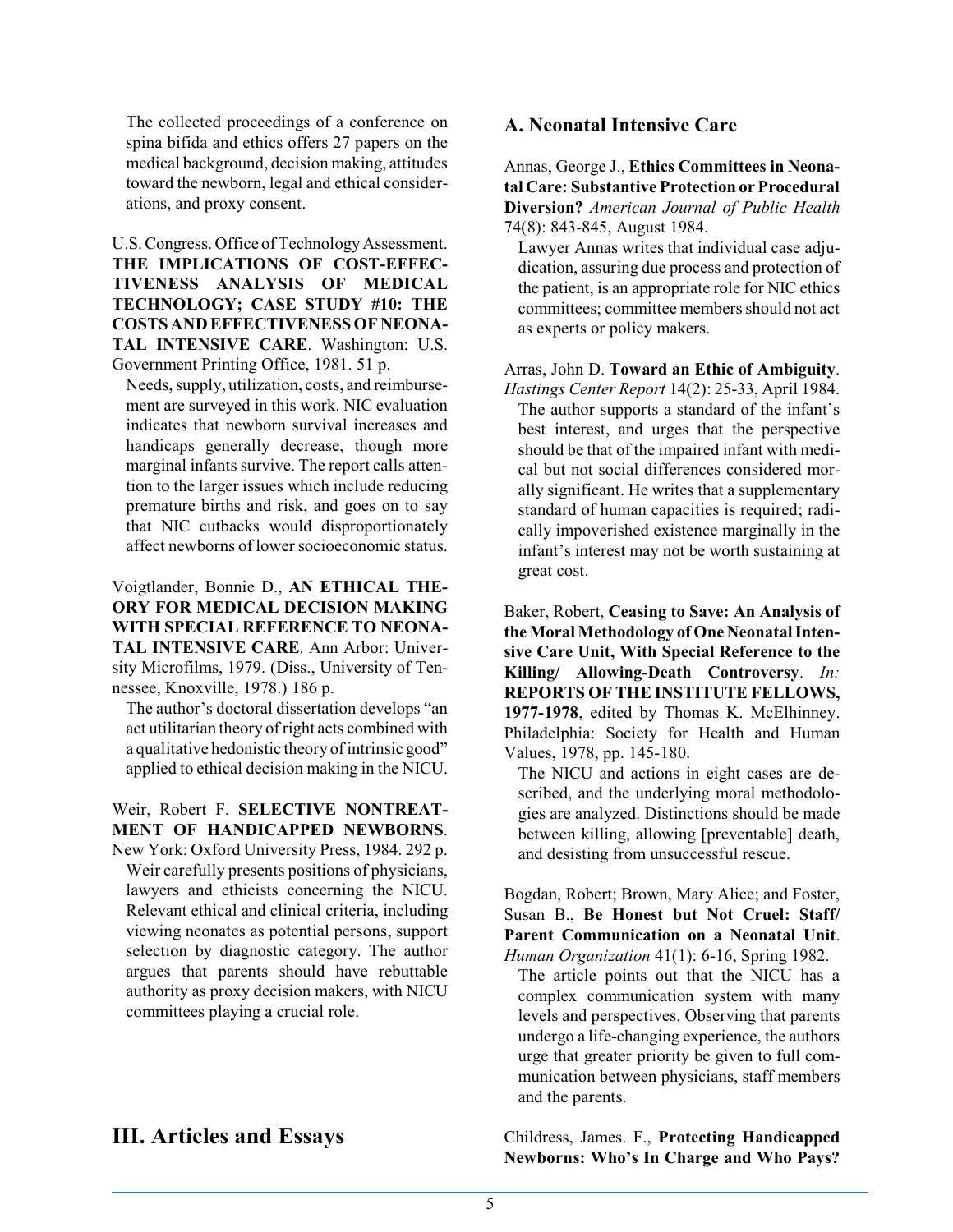*In:* **GENETICS AND THE LAW III**, edited by Aubrey Milunsky and George Annas. New York: Plenum Press, 1985, pp. 271-281.

Philosopher Childress writes that just decisions are those taken in the infant's best interest with a presumption for prolonging life. Parents have a rebuttable authority as proxy decision-makers, but ethics committees should review decisions for non-treatment.

Childress, James F., **Triage in Neonatal Intensive**

**Care: The Limitations of a Metaphor**. *Virginia Law Review* 69(3): 547-561, April 1983.

Noting that triage decisions are based on medical and social utility, the author argues that, in neonatal intensive care, society's interest in equal value of life calls for consideration only of medical utility. He states that similar chances for survival and comparable consumption of resources should result in equal access for all who need care.

Duff, Raymond F. and Campbell, A.G.M., **Moral and Ethical Dilemmas in the Special-Care Nursery**. *New England Journal of Medicine* 289 (17): 890-894, 25 October 1973.

In this landmark article, 299 NICU deaths are considered: 14% were related to withholding treatment, generally involving congenital disorders where "prognosis for meaningful life was extremely poor or hopeless." The study recommends that decisions should be made by "families and their professional advisers."

Hauerwas, Stanley, **The Demands and Limits of Care — Ethical Reflections on the Moral Dilemma of NeonatalIntensive Care**. *American Journal of the Medical Sciences* 269(2): 222-236, March-April 1975.

The roles and responsibilities of parents, physicians, and society are considered in this article. Hauerwas argues that rights language is inappropriate, though the neonate's life has great value. He says that parents are obligated to care for their children, but technology has expanded the limits of care so that the extent of parental and societal obligations is unclear. The author suggests that a moral community is needed to develop understandings of responsibilities of roles.

Hernandez, Jacinto A.; Offut, Joan; and Butterfield, L. Joseph. **The Cost of the Less-Than-1000-Gram Infant**. *Clinics in Perinatology* 13(2): 461-477, June 1986.

The experience of a NICU with the management and costs of preterm infants is presented and analyzed, with thorough references to the relevant literature.

Jonsen, Albert R., **Justice and the Defective Newborn**.*In:* **JUSTICEAND HEALTHCARE**, edited by Earl E. Shelp. Boston: D. Reidel, 1981, pp. 95-107.

Ethicist Jonsen notes that if similar cases are treated equally, selective non-treatment meets the criteria of justice. Quality of life considerations should be limited to the clinical situation and its immediate consequences.

Kipnis, Kenneth and Williamson, Gailynn M., **Nontreatment Decisions for Severely Compromised Newborns**. *Ethics* 95(1): 90-111, October 1984.

The authors recommend that criteria for nontreatment should be the best interest of the infant and subjectively valuable life. They propose that nontreatment is obligatory, despite parental desires, if the quality of life would be harmed and recovery be unlikely. Treatment is obligatory, they say, if it is "likely that the patients will survive and have lives they will want to live," though parents can decline to support heroic actions.

McCullough, Laurence B. and Myser, Catherine. **Recent Developments in Perinatal and Neonatal Ethics: A U.S. Perspective**. *Seminars in Perinatology* 11(3): 216-223, July 1987.

Concepts of personhood and quality of life are seen as dominant in current ethical discussion. The language of patients, supporting appeal to beneficence and a context for consideration of quality of life, is advocated, as is a longterm care model analogous to that used for elderly patients.

Moskop, John C. and Saldanha, Rita L., **The Baby Doe Rule: Still a Threat**. *Hastings Center Report* 16(2): 8-14, April 1986.

This work expresses concern that current regulations will lead to the unjustified prolongation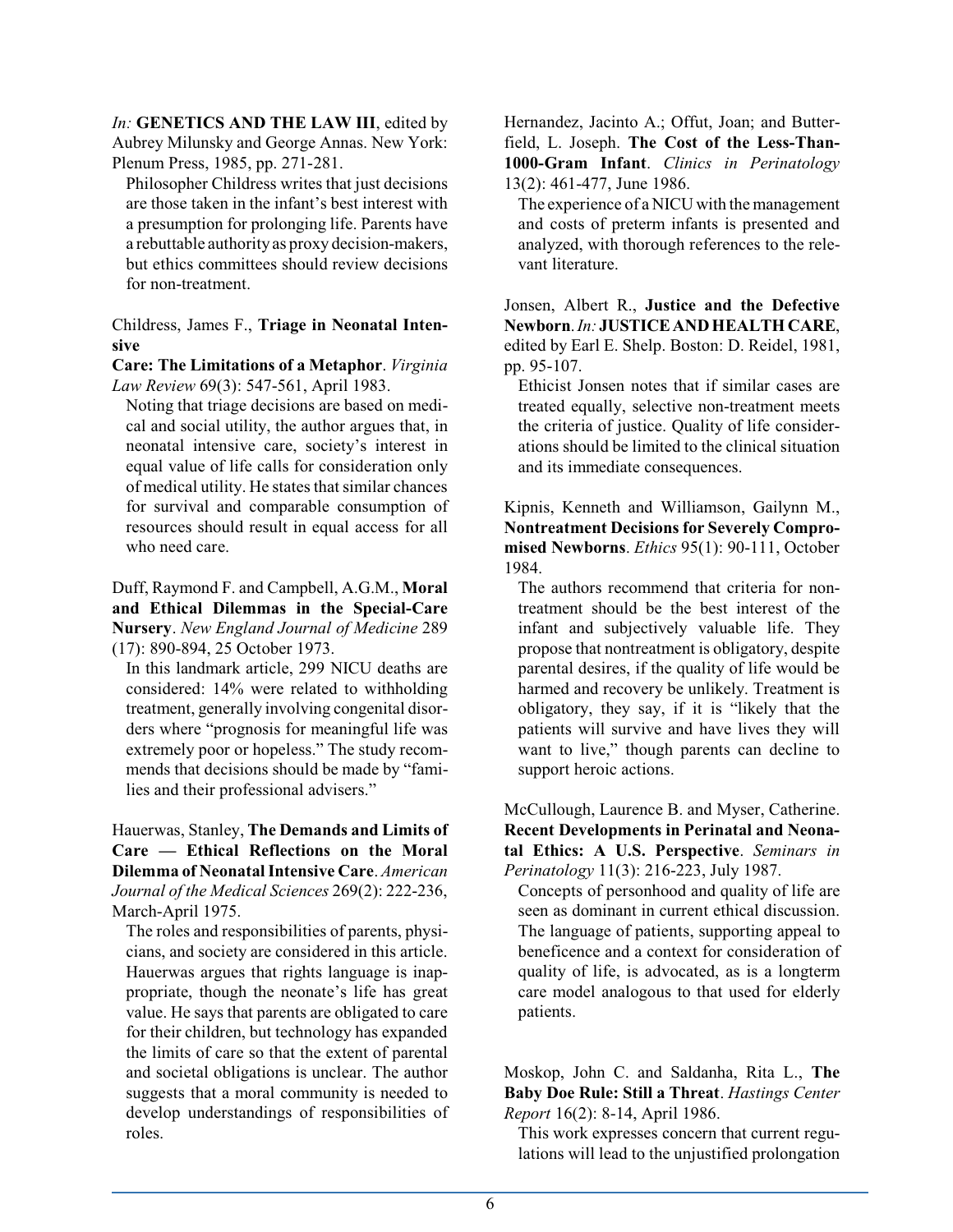of life, unfairly singling out infants, and causing physicians to inflict harm. Resources for NIC and continuing care will be further strained, the authors believe.

Ragatz, Stephen C. and Ellison, Patricia H., **Decisions to Withdraw Life Support in the Neonatal Intensive Care Unit**. *Clinical Pediatrics* 22(1): 729-735, November 1983.

Ragatz and Ellison write that withdrawing treatment should be considered for "infants who are so severely brain damaged that they are likely to be severely retarded and dependent later in their lives," creating unjustified costs and difficulties for parents. Procedures at one NICU, and current and developing methods for medical assessment, are discussed.

Reiser, Stanley J., **Survival at What Cost? Origins and Effects ofthe Modern Controversy on Treating Severely Handicapped Newborns**. *Journal of Health Politics, Policy and Law* 11(2): 199-213, Summer 1986.

The background of technological innovation, ethical debate, and social change is discussed. The author suggests that current regulations represent "government overreach," leading to greater concern with rules than patients. Committees may advise, he writes, but parents should bear responsibility for making decisions; he recommends that society should provide financial support.

Singer, Peter. **A Report from Australia: Which Babies Are Too Expensive to Treat?** *Bioethics* 1(3): 275-283, July 1987.

Differing practices in the treatment of low birth weight infants are noted. A system is needed to compare different outcomes as the basis for rational allocation of health care resources; the QALY (quality-adjusted life year) provides one possible criterion.

Strong, Carson, **The Neonatologist's Duty to Patient and Parents**. *Hastings Center Report* 14(4): 10-16, August 1984.

While arguments for paternalismare invalid, the writer argues that the physician's duty to the infant casts him or her in a role of infant advocate, justifying unilateral decision making in some cases. He goes on to suggest that when heavy burdens to the family are involved, parents should have an important voice and family interests should be considered.

Strong, Carson, **The Tiniest Newborns**. *Hastings Center Report* 13(1): 14-19, February 1983.

When aggressive treatment is initiated at birth for very low weight infants, the author points out that time is provided for prognosis, lives are saved and adverse effects are generally reduced. The infants' interests mandate treatment, he says, since some survive at near normal levels and suffering is generally limited and controllable. He notes that social justice supports NIC, because the disadvantaged tend to need it disproportionately, and that the total cost to society is reasonable, though limits may be reached in particular cases.

Walters, James W., **Approaches to Ethical Decision Making in the Neonatal Intensive Care Unit**. *American Journal of Diseases of Children* 142(8): 825-830, August 1988.

Walters considers four influential approaches in neonatal decision making and then adds a fifth, proximate personhood. Key criteria include present condition, the probability of self-awareness, and projected net physiological benefit.

Whitelaw, Andrew, **Death as an Option in Neonatal Intensive Care**. *Lancet* 2(8502): 328-331, 9 August 1986.

At a regional NICU, the author reports, decisions for withdrawal of treatment result from a unanimous consensus of medical and nursing staff on "virtual certainty, not just of a handicap, but of total incapacity." Whitelaw believes that with "good communications and trust," parents generally accept such decisions, so that "recourse to such outside bodies" as ethics committees should be unnecessary.

## **B. Discussions ofNewborn Treatment in General**

Bleich, J. David, **Theological Considerations in the Care of Defective Newborns**. *In:* **DECISION**

**MAKING AND THE DEFECTIVE NEWBORN**, edited by Chester A. Swinyard. Springfield, IL: Charles C. Thomas, 1978, pp. 512-561.

Rabbi Bleich presents the Jewish tradition's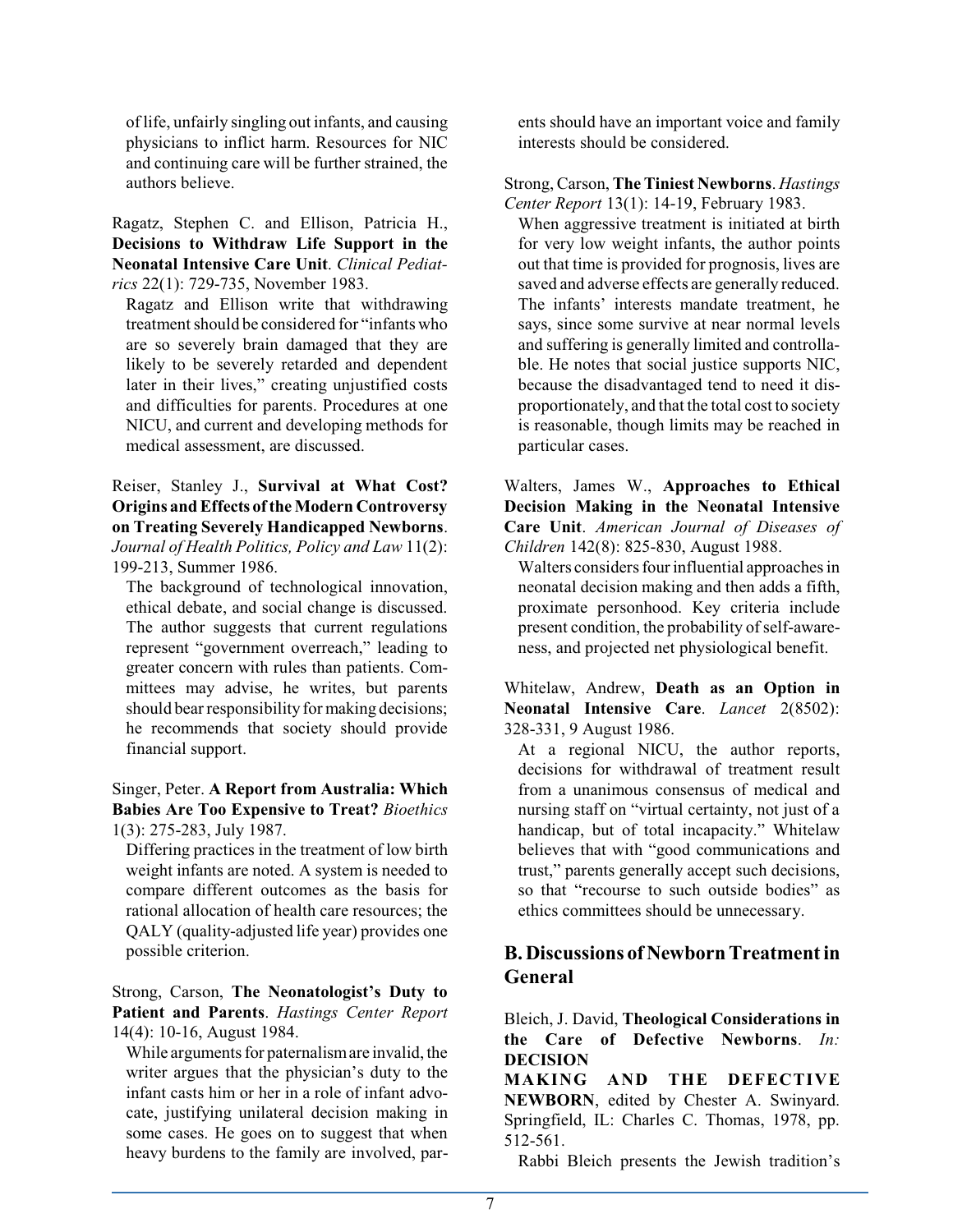values of life and healing, mandating "aggressive treatment of defective newborns regardless of the extent of their impairments or the quality of life." Procedures may be omitted only if they involve risk or lack proven therapeutic value, or if death is imminent.

#### Engelhardt, H. Tristram, **Infanticide**. *In his:***THE FOUNDATIONS OF BIOETHICS**. New York: Oxford University Press, 1986, pp. 228-236.

Bioethicist Engelhardt writes that infanticide is not inherently immoral, as the child is not a person, though consequentialist considerations might limit the use of euthanasia to cases with questionable quality of life and substantial costs. He goes on to state that parental autonomy would generally be decisive.

Fletcher, Joseph, **Four Indicators of Humanhood — the Enquiry Matures**. *Hastings Center Report* 4(6): 4-7, December 1974.

The author considers criteria for personhood, including self-consciousness and relational ability. He advocates neocortical function as more inclusive and conservative, and medically determinable.

Gustafson, James M., **Mongolism, Parental Desires, and the Right to Life**. *Perspectives in Biology and Medicine* 16(4):529-557, Spring 1973.

Parental refusal for surgery on a Down's Syndrome infant is considered from the perspective of all involved, and the author indicates that, in this case, the values and rights of the infant outweigh the parents' desires.

Koop, C. Everett, **The Handicapped Child and His Family**. *Linacre Quarterly* 48(1): 23-32, February 1981.

Dr. Koop says that each newborn infant, perfect or deformed, is a uniquely precious human being, and that suffering and sacrifice may have meaning; the physician must be authoritative and supportive of the family.

Lorber, John, **Results of Treatment of Myelomeningocele: An Analysis of 524 Unselected Cases, with Special Reference to Possible Selection for Treatment**. *Developmental Medicine and Child Neurology* 13(3): 279-303, June 1971.

This early article asserts that medical criteria can forecast minimum future handicaps. Lorber argues that nontreatment in selected cases may be in the infant's best interests and that other patients might benefit from freed resources.

McCormick, Richard A., **To Save or Let Die: The Dilemma of Modern Medicine**. *Journal of the American Medical Association* 229(2): 172-176, 8 July 1974.

Theologian McCormick writes that guidelines are a needed accompaniment to the new medical technologies, and decisions should be made in the infant's best interests, including letting die if relational potential is completely absent.

Pellegrino, Edmund D., **The Anatomy of Clini cal-Ethical Judgments in Perinatology: A Substantive and Procedural Framework**. *Seminars in Perinatology* 11(3): 202-209, July 1987.

Pellegrino presents "substantive and procedural schemata that can make clinical-ethical judgments more orderly and more explicit," helping the neonatologist to fulfill his or her duty as physician. Substantive issues include the physician-patient relationship, basic principles and theories of ethics, and the ultimate source of morality. A proper "ethical work-up" includes establishing facts, determining the patient's best interests, defining ethical issues, reaching a concrete resolution, and justifying the decision.

Ramsey, Paul, **"'Euthanasia' and Dying Well Enough," "The Benign Neglect of Defective Infants," and "An Ingathering of Other Reasons for Neonatal Infanticide."** *In his:* **ETHICS AT THE EDGES OF LIFE: MEDICAL AND LEGAL INTERSECTIONS**. New Haven: Yale University Press, 1978, pp. 145-267.

According to Ramsey, justice and the value of human life mandate full and equally vigorous treatment for all infants unless the patient is immediately dying or no treatment is possible.

### **C. Legal Considerations**

Gorski, Sandra L., **Premature Infants: A Legal Approach to Decision-Making in Neonatal Intensive Care**. [Comment] *University of San Francisco Law Review* 19(3/4): 261-281, Spring/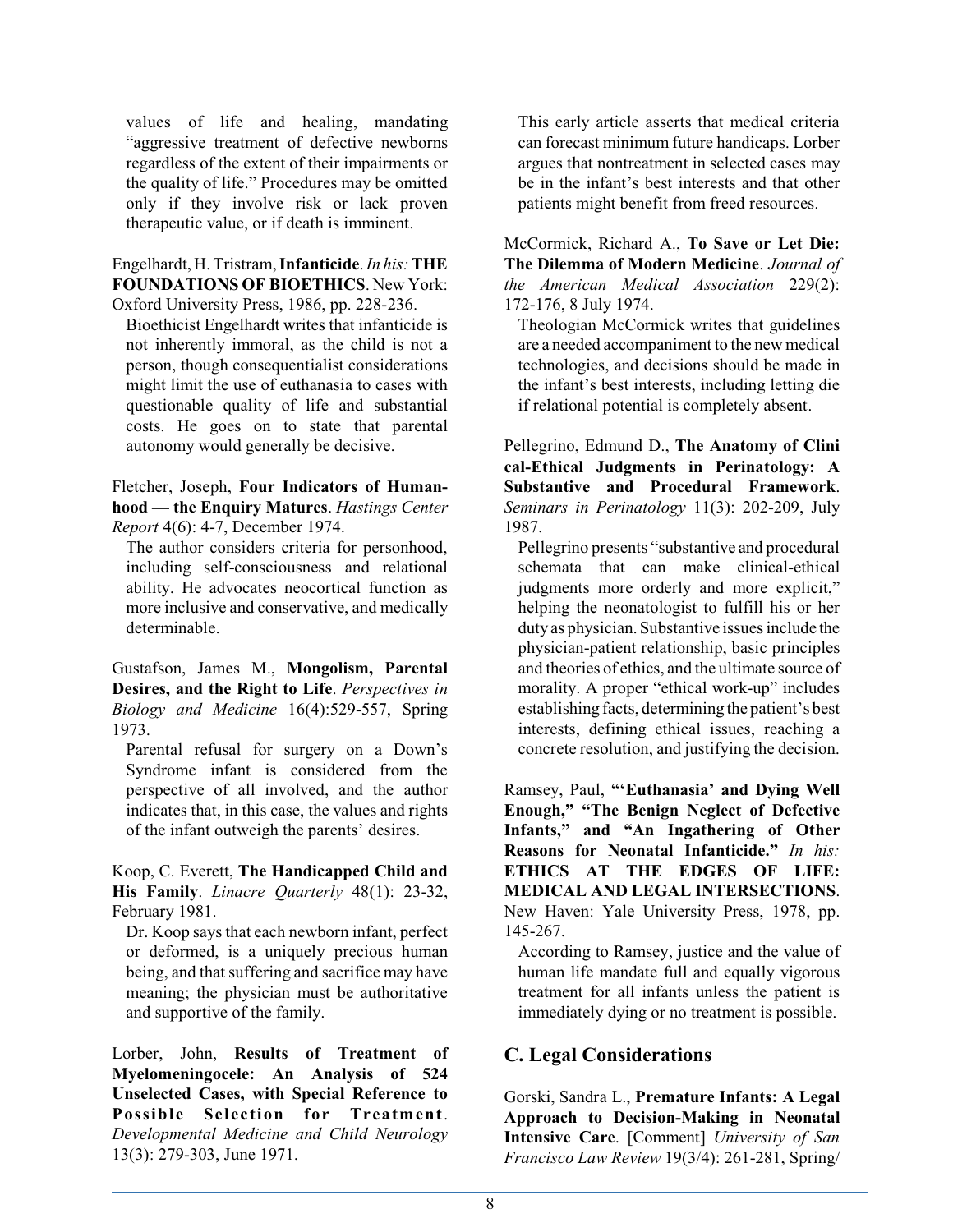Summer 1985.

The article indicates that current laws on termination of treatment are inadequate for certain premature infants, and recommends statutory guidelines with narrowly drawn substantive and procedural standards, including general parental authority.

Holder, Angela R., **The Child and Death**. *In her:* **LEGAL ISSUES IN PEDIATRIC AND ADOLESCENT MEDICINE**, 2nd ed. New

Haven: Yale University Press, 1985, pp. 82-122. Medical, political, and legal aspects are considered, includingcriminal and civil liability of parents and physicians. Holder argues rights come to humans at birth and treatment should be mandated if it can cure a specific condition, but she suggests that risky or noncurative treatment is not necessary.

Macmillan, Elizabeth S., **Birth-Defective Infants: A Standard for Nontreatment Decisions**. *Stanford Law Review* 30(3): 599-633, February 1978.

A medical feasibility standard is advocated as protecting the best interest of the infant, accommodating interests of parents and the state, and providing consistency without undermining societal values.

Robertson, John A., **Involuntary Euthanasia of Defective Newborns: A Legal Analysis**. *Stanford Law Review* 27(2): 213-269, January 1975.

The author writes that failure to provide ordinary life-saving treatment involves criminal liability of parents, physicians, and hospital staff.

Robertson, John A., **Legal Aspects of Withholding Treatment from Handicapped Newborns: Substantive Issues**. *Journal of Health Politics, Policy and Law* 11(2):215-230, Summer 1986.

Legal principles and court decisions involving parental authority, state intervention and physician obligations are examined; a patient-centered approach is advocated.

Rhoden, Nancy K., **Treatment Dilemmas for Imperiled Newborns: Why Quality of Life Counts**. *Southern California Law Review* 56(6):

#### 1283-1347, September 1985.

A range of cases and issues is presented and government policies are reviewed. Considerations such as life span, prognosis and potential for cognitive development and human interaction are deemed appropriate and not conflicting with current law.

Shapiro, Robyn S. and Frader, Joel E., **Critically IllInfants**.*In:***MEDICOLEGAL ASPECTSOF CRITICAL CARE**, edited by Katherine Benesch, *et al.* Rockville, MD: Aspen Publishers, 1986, pp.61-86.

This chapter indicates that parents have the right to make decisions in the best interest of the child, and that generally they are overruled only when undue harm would result.

## **D. Additional Readings**

Allen, David M., *et al.* **Mortality in Infants Discharged from Neonatal Intensive Care Units in Georgia**. *Journal of the American Medical Association* 261(12): 1763-1766, 24/31 March 1989.

Barry, Robert L. **Infant Care Review Committees: Their Moral Responsibilities**. *Linacre Quarterly* 52(4): 361-374, November 1985.

Blustein, Jeffrey. **Morality and Parenting: An Ethical Framework for Decisions about the Treatment ofImperiled Newborns**. *Theoretical Medicine* 9(1): 23-32, February 1988.

Boyle, Michael H., *et al.* **Economic Evaluation of NeonatalIntensive Care of Very-Low-Birth-Weight Infants**. *New England Journal of Medicine* 308(22): 1330-1337, 2 June 1983.

Campbell, A.G.M., **Which Infants Should Not Receive Intensive Care?** *Archives of Disease in Childhood* 57(8): 569-571, August 1982.

Coulter, David L. **Neurological Uncertainty in Newborn Intensive Care**. *New England Journal of Medicine* 316(14): 840-844, 2 April 1987.

Drane, James F. **Playing God in the NICU: Ethical Guidelines on What Seems Best for the Handicapped Infant**. *Health Progress* 70(2):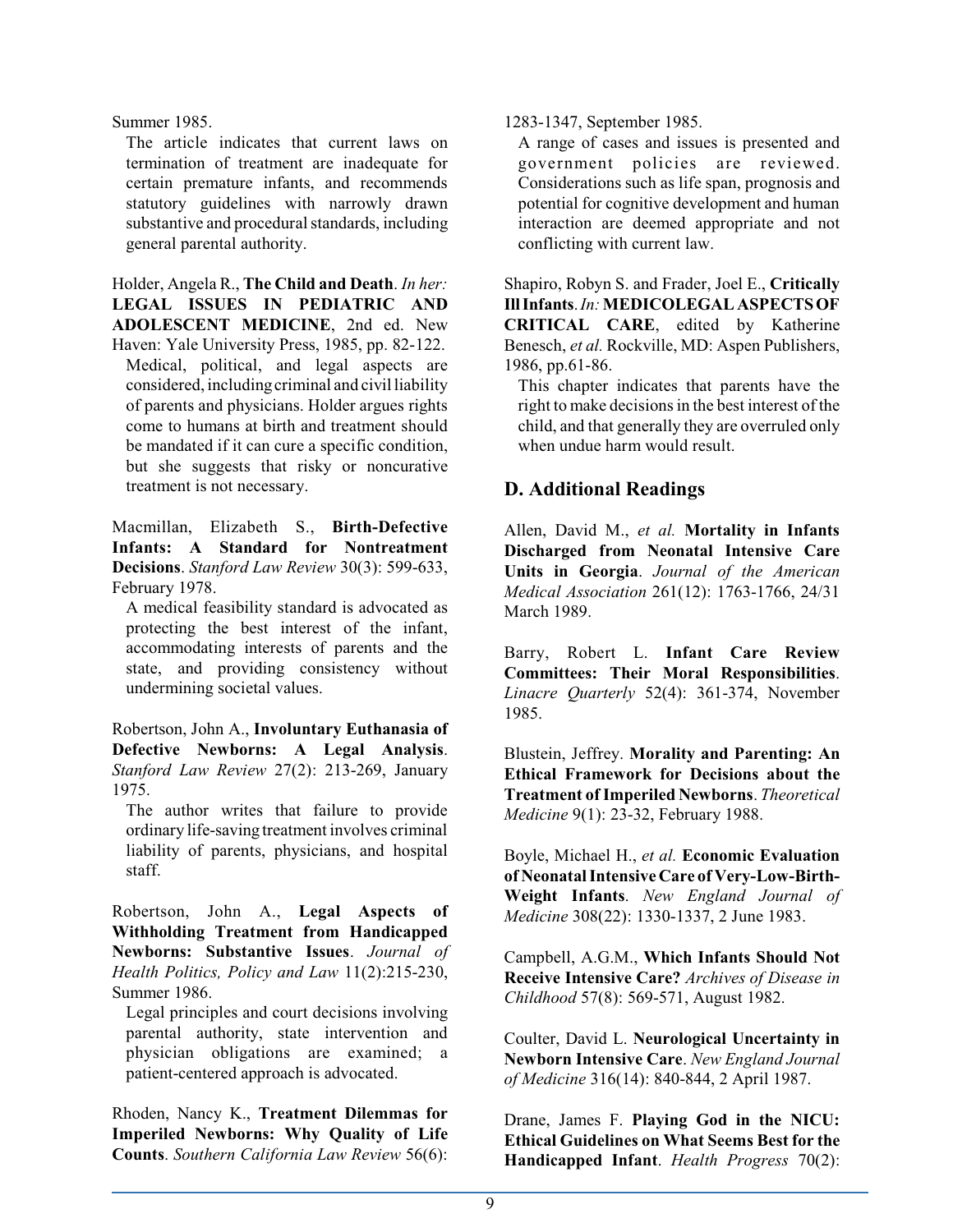26-31, March 1989.

Fischer, Allen F. and Stevenson, David K., **The Consequences of Uncertainty: An Empirical Approach to Medical Decision Making in Neonatal Intensive Care**. *Journal of the American Medical Association* 258(14): 1929-1931, 9 October 1987.

Fletcher, John C., **Abortion, Euthanasia, and Care of Defective Newborns**. *New England Journal of Medicine* 292(2): 75-78, 9 January 1975.

Fletcher, John C., **Attitudes Toward Defective Newborns**. *Hastings Center Studies* 2(1): 21-32, January 1974.

Fost, Norman, **Ethical Issues in the Treatment of Critically Ill Newborns**. *Pediatric Annals* 10(10): 16-22, October 1981.

Frader, Joel E., **Withdrawal of Life Support in the NeonatalIntensive Care Unit: An Editorial Comment**. *Clinical Pediatrics* 22(11): 735-736, November 1983.

Freeman, John M. **To Treat or Not to Treat: Ethical Dilemmas of Treating the Infant with Myelomeningocele**. *Clinical Neurosurgery* 20: 134-163, 1973.

Glasow, Suzanne B. **Establishing Decisionmaking Standards for Medical Treatment to Protect the Civil Rights of Handicapped Newborns**. [Comment] *Journal of Contemporary Health Law and Policy* 2: 255-274, Spring 1986.

Griffin, Andrew and Thomasma, David C.,**Triage and Critical Care of Children**. *Theoretical Medicine* 4(2): 155-163, June 1983.

Johnson, Paul R., **Selective Nontreatment and Spina Bifida: A Case Study in Ethical Theory and Application**. *Bioethics Quarterly* 3(2): 91-111, Summer 1981.

McCormick, Richard A., **The Best Interests of the Baby**. *Second Opinion* 2: 18-25, 1986.

McCormick, Marie C. **Long-term Follow-up of Infants Discharged from Neonatal Intensive**

**Care Units**. *Journal of the American Medical Association* 261(12): 1767-1772, 24/31 March 1989.

Michaels, Richard and Oliver, Thomas K., **Human Rights Consultation: A 12-year Experience of a Pediatric Bioethics Committee**. *Pediatrics* 78(4): 566-572, October 1986.

Moreno, Jonathan D., **Ethical and Legal Issues in the Care of the Impaired Newborn**.*Clinics in Perinatology* 14(2): 345-360, June1987.

Raphael, D.D. **Handicapped Infants: Medical Ethics and the Law**. *Journal of Medical Ethics* 14(1): 5-10, March 1988.

Reich, Warren T. **Caring for Life in the First of It: Moral Paradigms for Perinatal and NeonatalEthics**. *Seminars in Perinatology* 11(3): 279-287, July 1987.

Rhoden, Nancy K., **Treating Baby Doe: The Ethics of Uncertainty**. *Hastings Center Report* 16(4): 34-42, August 1986.

Rostain, Anthony, **Deciding to Forgo Life Sus taining Treatment in the Intensive Care Nursery: A Sociologic Account**. *Perspectives in Biol-ogy and Medicine* 30(1): 117-134, Autumn 1986.

Smith, George P., **Long Days[sic] Journeys into Night: The Tragedy of the Handicapped At-Risk Infant**. *In:* **MORAL ISSUES IN MENTAL RETARDATION**, edited by Ronald S. Laura and Adrian F. Ashman. Dover, NH: Croom Helm, 1985, pp. 129-160.

Smith, Steven R., **Life and Death Decisions in the Nursery: Standards and Procedures for Withholding Lifesaving Treatment from Infants**. *New York Law School Law Review*27(4): 1125-1186, 1982.

Stahlman, Mildred T., **Implications of Research and High Technology for Neonatal Intensive Care**. *Journal of the American Medical Association* 261(12): 1791, 24/31 March 1989.

Stahinian, Mildred T., **Newborn Intensive Care: Success or Failure?** *Journal ofPediatrics* 105(1):